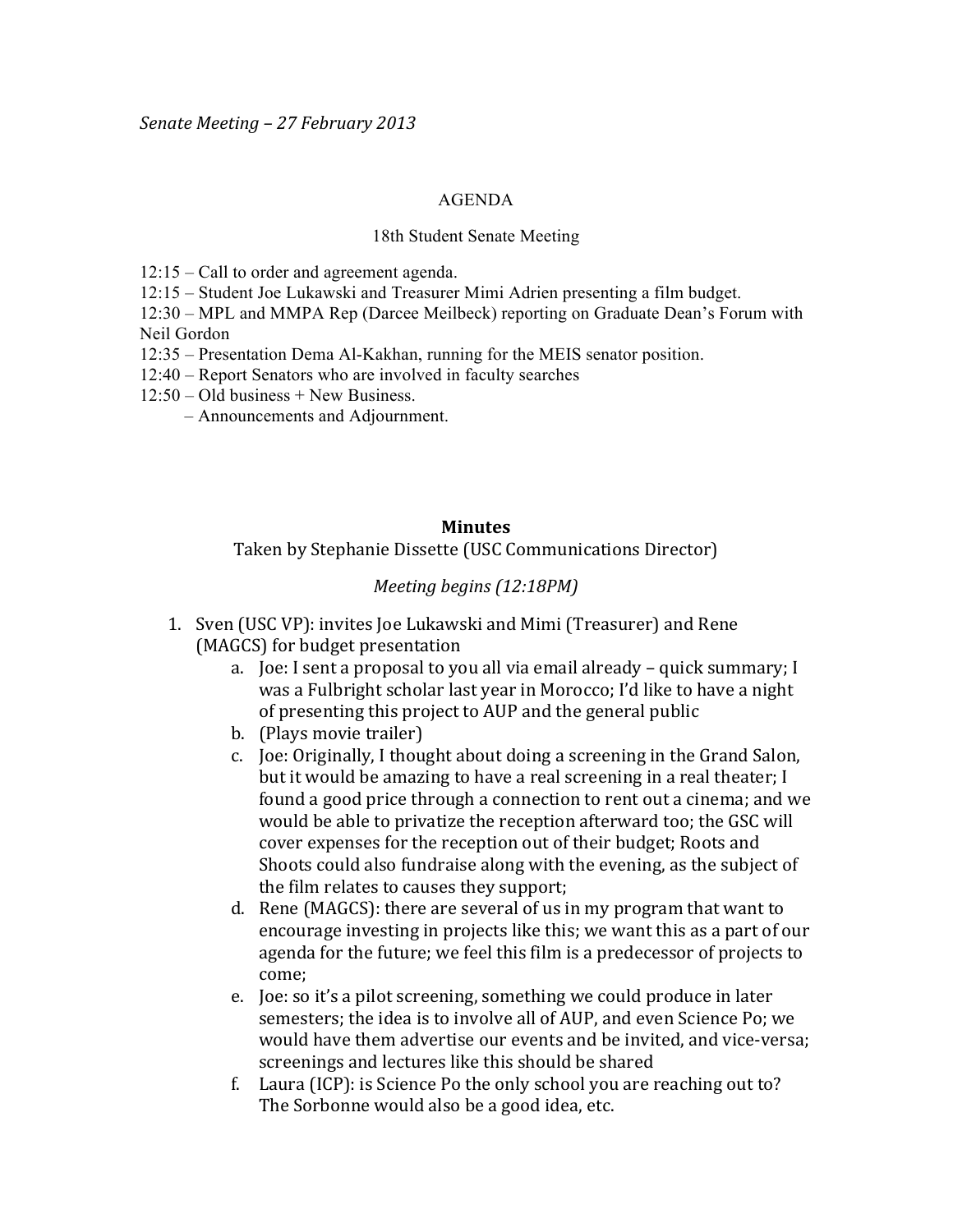- g. Joe: If you have contacts at the Sorbonne, I am happy to invite everyone; the only problem here is that the theater can only hold so many people, but I would be happy to have them; I'd like to build a relationship with AUP students and students at French universities to share skills; etc.
- h. Laura (ICP): well,
- i. Noor (Sophomore): what's the capacity of the theater?
- i. Joe:  $160 200...$
- k. Laura (ICP): have you checked with the theater as to food?
- l. Joe: yeah, we have discussed it, it's involved with renting the space afterward – that's the extra cost; they are used to these sorts of screenings; they understand that we would bring in food, and clean it up; so far the pilot date will probably be Monday, April  $8<sup>th</sup>$ ; anything else would have been a lot more...
- m. Noor (Sophomore): you said it was in the 5<sup>th</sup> Arrondissement?
- n. Joe: I don't have the address on me, but it's off line 10
- o. Laura (ICP): are you offering a voucher ahead of time, would you need a student ID?
- p. Joe: as it is now, it's a free entry; we'll see how things develop, but I am open to having outside guests – it's just a matter of capacity; we may charge admission as a fundraiser, but we need to meet over it and figure that out; the fundraising element is something we will look into later; right now, my vision is to have it free of charge
- q. Stephanie (IBA): I move to approve this budget.
- r. Alena (Comp Lit): seconded
- s. Laura (ICP): what language is the movie in?
- t. Joe: the narration is in English and everything else has subtitles; there is also French spoken for those who are French speakers
- u. Sven (USC VP): any more questions or points of information?
- v. Alena (Comp Lit): move to previous question
- w. Unanimously approved
- 2. Sven (USC VP): Last Monday evening was the Dean's Forum for the Grads; I asked Darcee (MPL/MPPA) to report on that, but she isn't here right now, could someone else report who was present?
	- a. Amy (MIN/MAIA): sure; so we met with Dean Gordon, in a nice space/safe space, so we feel confident that the information won't get out to people it shouldn't; there were refreshments, etc.
	- b. Amy (MIN/MAIA): we discussed TAs; the organization of that; the administration overall; it was about 2.5 hours long; we discussed French classes, etc.
- 3. Sven (USC VP): invites Dema to come present herself as the possible new MEIS program
	- a. Dema: Hello I am running to represent the MEIS program. Any questions?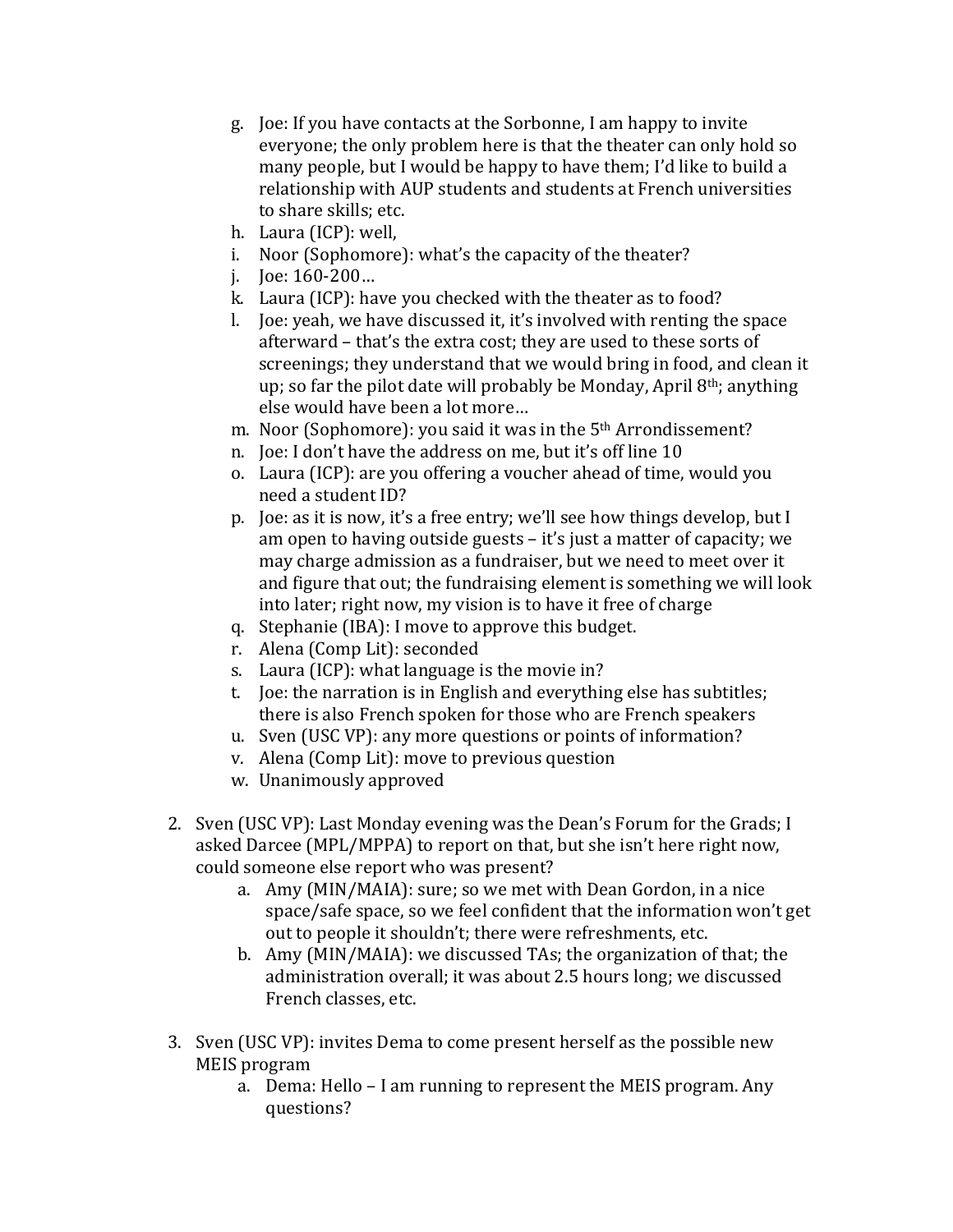- b. Amy (MIN/MAIA): what would you like to do for your program this semester?
- c. Dema: I would like to host a nice dinner party, perhaps with Moroccan food and a speaker; there is a speaker coming later that we could base it around.
- d. Amy (MIN/MAIA): I move to accept Dema as a new senator.
- e. Ryan (MCT): seconds
- f. Laura (ICP): move to previous question.
- g. Voted in unanimously (Dema joins the circle)
- 4. Sven (USC VP): there are several Senators participating in the Faculty searches – it's the largest one in thirty years – can any of you speak on it?
	- a. Laura (ICP): I sat in on Skype interviews there were a couple interesting candidates, coming from nice backgrounds; they have picked their top three, and now they are coming in to give a mock class – more to come
	- b. Elisabeth (Psych): I'd like to update next week.
	- c. Maritza (Art History): we have narrowed our options down to three; they all look pretty great on paper – they will come in for guest lectures and campus tours; the first one is next week on Orientalism; another on March 25<sup>th</sup> and March 28<sup>th</sup>; we would love any and all students to come – even outside of Art History; it's going well
	- d. Sven (USC VP): I can speak on the History Department; Professor Sawyer (Department chair) has narrowed down his options to four possibilities; we had about 200 applicants; now they are coming in to give lectures; we had one in yesterday; one is from Korea and would be a specialist on Asian History; another has done field work in Africa; the one we saw yesterday was interesting, but I look forward to seeing more to come
- 5. Sven (USC VP): Announcements
	- a. Alexandra (Film): next Monday,  $4<sup>th</sup>$  at 6:30PM G-29 there is a Film student mixer – all students are invited; we aren't screening anything until the film festival, but we're trying to bring everyone together
	- b. Michael (Junior): I met with Danielle Savage from the Careers Office, she will start coming in to the Clubs Room next week; Thursday or Friday afternoons for one or two hours
	- c. Jay (Freshman): I am trying to plan an end of the year flea market for students leaving Paris to sell their things they want to leave behind; I'd like to start talking about when might be a good time; let me know if you have any recommendations?
	- d. Rene (MAGCS): do you want us to email you?
	- e. Jay (Freshman): (writes his email on board)
	- f. Rene ( $MAGCS$ ): are you planning it on your own?
	- g. Jay (Freshman): I would love some help!